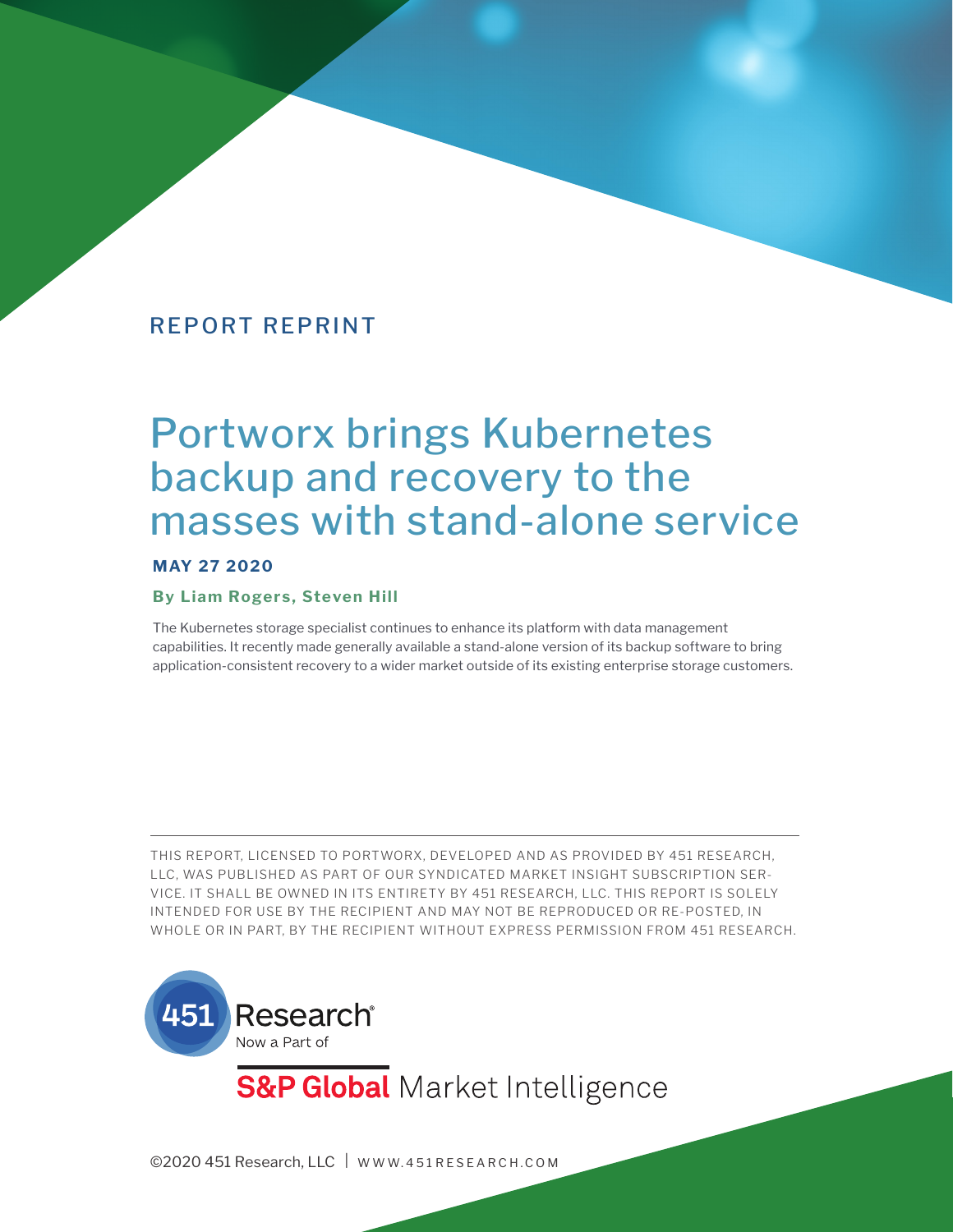## Introduction

Portworx has made a name for itself as a provider of persistent storage for containerized apps leveraging Kubernetes. Not settling just for storage, the vendor's platform continues to evolve and it has expanded its features with more data protection, management and migration capabilities in the forms of products PX-DR, PX-Backup and PX-Migrate. Portworx recently made generally available its PX-Backup service and is now offering those capabilities as a stand-alone product to meet the cloud-native dataprotection needs of a wider user base outside of its existing enterprise storage customers.

## **451 TAKE**

With the increasing adoption of containers for stateful and business-critical applications such as databases, there will be a growing need to provide the same levels of availability, protection and security required for applications running on traditional infrastructure. A key selling point for Portworx has been its ability to offer a holistic platform for Kubernetes storage and data management, when other vendors in this space tend to prioritize one over the other. The robustness of the company's Kubernetes-native storage ecosystem has landed it some sizeable enterprise customers and helped it foster partnerships with a growing number of public cloud and container orchestration providers.

There are several storage options available for organizations with productionized and stateful containerized apps, but relatively few backup products catering specifically to the Kubernetes space, where data protection and management present a new and different set of challenges. PX-Backup looks to mitigate that complexity for existing Portworx enterprise storage customers, but as a stand-alone offering, it also provides its cloudnative technologies to the broader Kubernetes market, and could serve as a gateway to the Portworx storage platform as a whole as customers seek to address business continuity (BC), disaster recovery (DR), data protection, security and other Kubernetesfocused storage functionality.

## **Context**

Cloud-native storage vendor Portworx was founded in 2014 and is currently headquartered in Los Altos, California. The company has taken in \$55.5m in funding – its most recent round was in March 2019 and was valued at \$27m. Portworx has over 145 customers and features logos from sizeable organizations such as Kroger, Comcast and T-Mobile. The vendor claims to have closed 13 deals with a value over the \$100,000 mark in Q1 2020. Although its PX-Backup product launched recently, Portworx's DR platform has been on the market longer and has resulted in a 15% attach rate for the DR add-on among its enterprise storage customers.

According to 451 Research's Voice of the Enterprise: Storage, Data Management & Disaster Recovery survey of IT infrastructure decision-makers, 43% of organizations that have containers in use rely on legacy or existing data-protection tools as their primary data-protection strategy for container apps and data volumes. While demand may be tempered a bit based on maturity of an organization's container strategy, the need for new approaches to BC/DR that are better suited to containerized, stateful applications is evident.

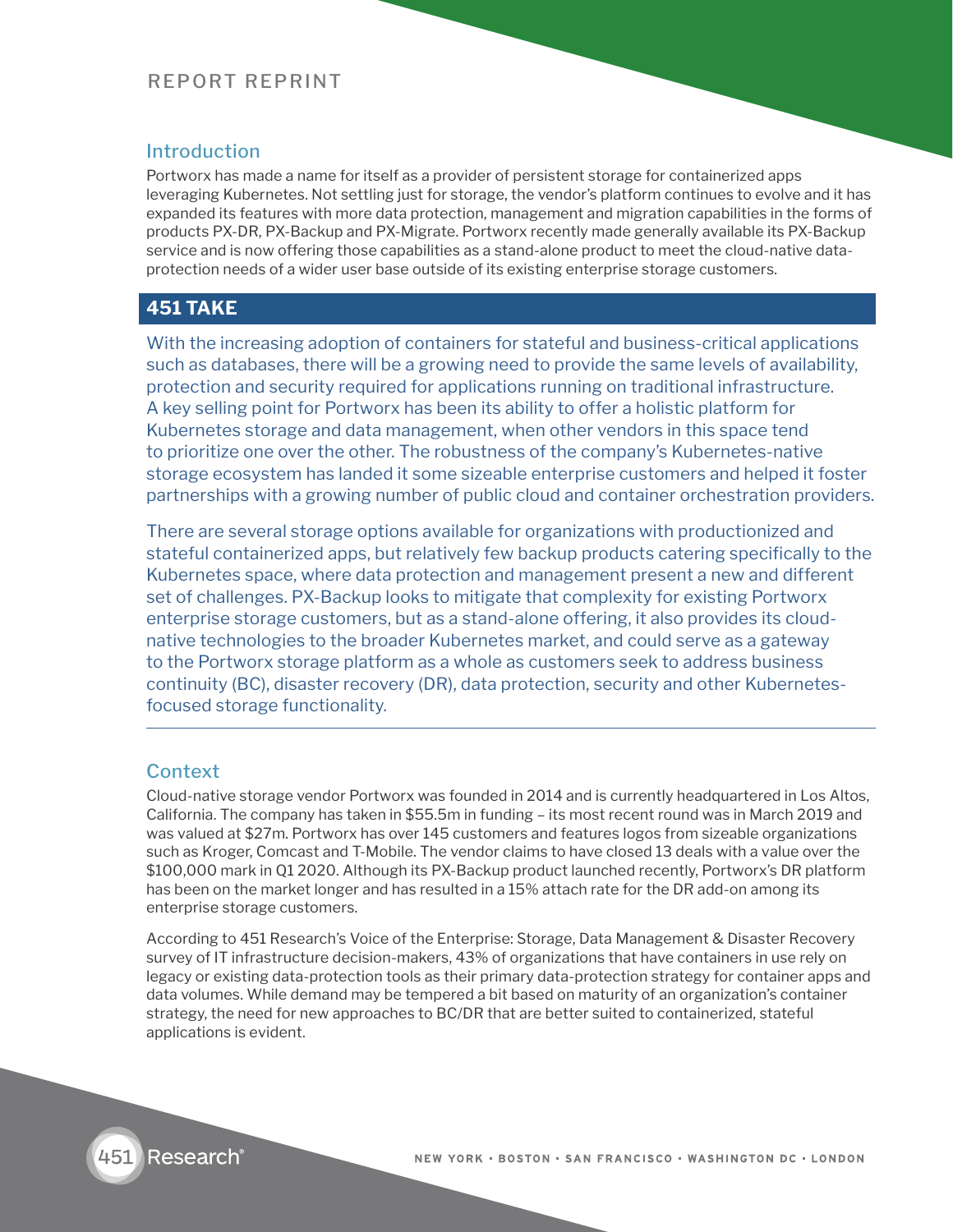## **Strategy**

Portworx maintains several partnerships. Most recent among them is its partnership with Google as a qualified vendor in the hyperscaler's Anthos Ready Storage initiative. This initiative features firms that can offer what Google deems optimal for running Anthos on-premises. Portworx also partners with multiple other vendors, including Red Hat, where it provides a storage option for its Openshift Container Platform. These partnerships represent Portworx's desire to remain agnostic in the Kubernetes space and leverage every viable Kubernetes platform as a pathway to market.

In terms of data protection, Portworx recognizes the difference between disaster recovery and backup, although it can offer customers both as needed. DR is a more of a formula than a single element, making the protection of stateful workloads the more difficult challenge, so Portworx released its DR capabilities first, ensuring that customers could maintain application availability and data protection with extremely low RTO/RPOs. While backup is a component of a DR strategy, the longer-term data retention it provides is also important to an organization for regulatory compliance and other data governance concerns.

Between PX-DR and PX-Backup, the company offers a Kubernetes-focused, application-centric approach to backup and restore, high availability, DR and workload migration. And by providing these capabilities as easy-to-access and -automate services, it mitigates complexity for next-generation developers that may be less familiar with data-protection considerations such as establishing common data-protection policies or maintaining and testing a backup plan. This represents a common, educational challenge that vendors such as Portworx will encounter as data management becomes an increasingly important consideration for organizations maintaining data-rich stateful apps built on containers.

#### **Products**

Portworx offers two flavors of its platform, Essentials and Enterprise. Essentials is a free version of the platform with a cap of five nodes and 5TB of storage per cluster, and a more limited feature set. Portworx Enterprise raises the ceiling to more than 1,000 nodes and unlimited storage per cluster. Portworx Enterprise is comprised of six key components that cover storage, migration, backup, DR, security and automated capacity management.

As of April, PX-Backup has entered GA and can be bought without a customer having to first purchase Portworx Enterprise. PX-Backup enables users to perform application-consistent backup, recovery and migration of Kubernetes apps running on-premises or in a cloud. Its UI provides a simple dashboard for setting backup schedules and managing backup policies granular to pods, applications and namespaces. PX-Backup is dynamic in that new rules do not always need to be made to protect an application as a rule specifying a namespace that will automatically back up (during the next scheduled backup event) new applications or pods added to that namespace since the creation of the initial rule.

The pricing for Portworx Enterprise is based on nodes starting at \$0.55 per node hour per server for VMs and \$1.65 per node hour for bare metal (with the caveat of a minimum of 1,000 node hours per month). In addition to this pay-as-you-go model with no annual commitment, Portworx also offers an annual license agreement with pricing based on the number of nodes in a cluster. PX-Backup is priced on a per cluster basis.